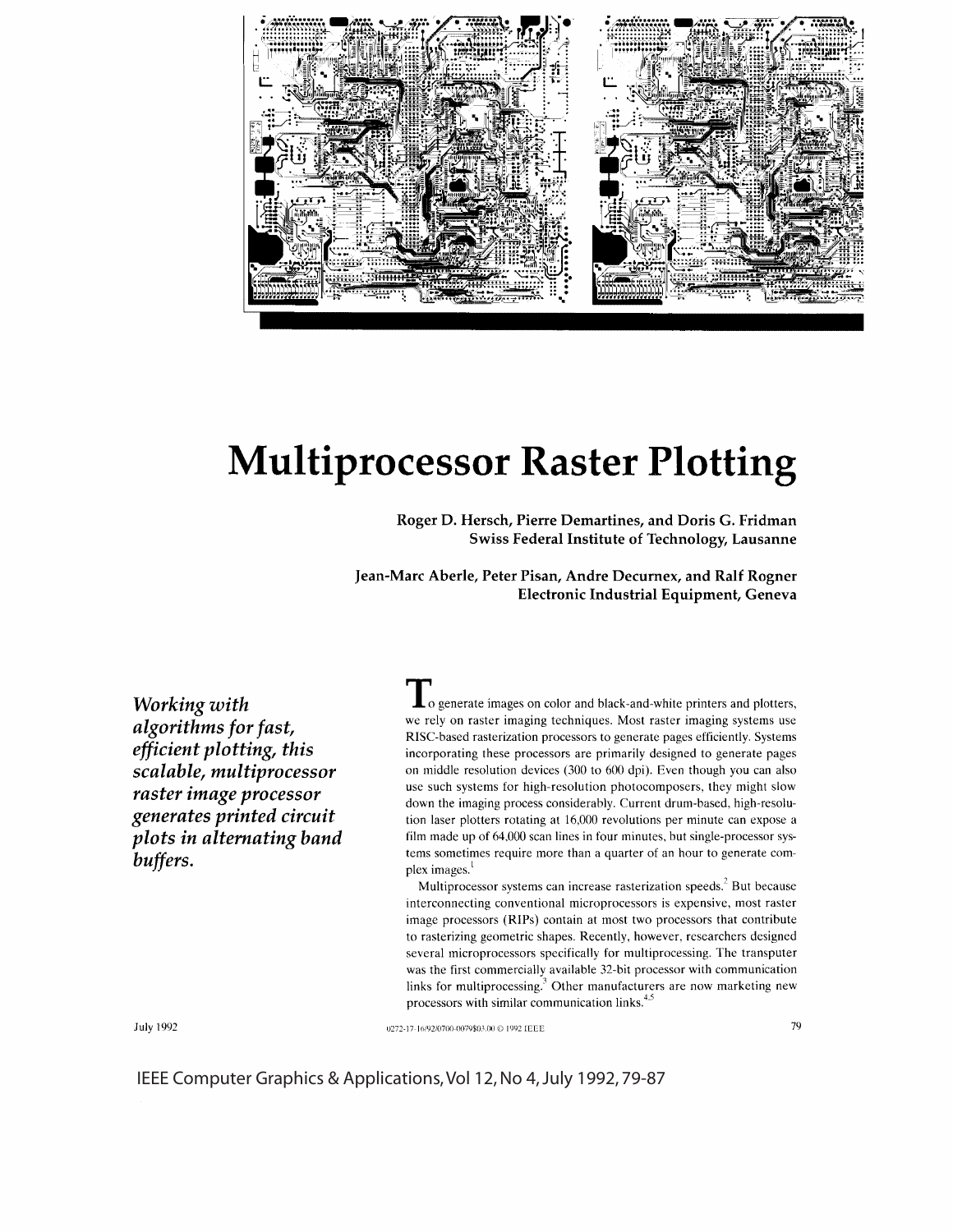

**Figure 1. Description of tracks and pads.** 

Even if you build a cost-efficient multiprocessor RIP, multiprocessing still requires adequate algorithms to achieve high efficiency. We present new algorithms and analyze the performance of a multiprocessing system that rastcrizcs printed circuit plot descriptions.

### **Previous work**

Researchers have widely studied parallel architectures for rendering 3D graphics. But since 3D rendering differs from 2D rasterizing. parallel 3D architectures are far from optimal for solving 2D or 2.5D rasterization tasks. Contributions to multiprocessor 2D rasterizers are rare. Relying on the hardware that was typically available during the early eighties, some researchers described a microprogrammed rasterizer based on dedicated very large scale integration rastcrization chips.<sup>6</sup> They designed this rasterizer for on-the-fly generation of complex plots on electrostatic devices. Their parallel architecture was scalable to some degree, hut it required sophisticated hardware built around microprogrammahlc controllers and special scan conversion and filling chips.

More recently. other researchers described a pipelined parallel architecture for page rasterization on fast middle resolution printers.<sup>2</sup> This architecture provides not only parallel rasterization hut also parallel sorting of primitives according to their geographic locations. These researchers assume. however. that full-page bitmaps are provided and therefore neglect the real-time problems arising with on-the-fly rasterization.

## **Masks for printed circuits**

In the last decade, mask creation for producing printed circuits has evolved considerably. Manual circuit layout hy pasting strips on mylar paper has been replaced hy interactive computer-aided placement of components and interconnections. The final layout of a printed circuit board is described by standard plot descriptions like the Gerber plotter format. These descriptions specify an entire plot in terms of flashes that use heads with given shapes and of tracks produced by head displacements. Appropriate symbols specify soldering **Figure 2. A drum-based high resolution laser plotter.** 

pads, which are given hy their pad shapes (sec Figure I),

Older photoplotters were based on variable aperture head displacement. The plotters imaged tracks on film by mechanically displacing the plotter head (as with flatbed plotters) or hy combining drum rotation and horizontal plotter head displacement (as with drum plotters). These mechanical photoplotters executed head displacement commands received hy the host system. Since each plot strip was produced hy a corresponding head displacement, total plot generation time de-

pended on head displacement speed and plot complexitv.

Today's plotter imaging devices arc based on rotating laser beams or light emitting diode arrays (sec Figure 2). These new scanning devices require powerful raster imaging systems to generate raster memorv plot images at the required speed and resolution. The film is loaded into the interior of the drum and held stable by aspiration. It can then he imaged by the rotating laser beam. The laser beam is modulated by a "video" stream originating from the raster image memory containing the scan-converted image.

These new imaging devices provide resolutions from 2,000 to 5,000 dpi. Laser scanning devices generally work at a constant rotation speed. Mastering image generation complexity becomes the task of the raster imaging subsystem.

# **Synchronous raster plotting**

The memory and processing requirements imposed on the raster imaging system are extremely severe. For a plot dimension of  $650 \times 650$  mm at a resolution of 2.540 dpi, the system needs a virtual image memory buffer of approximately 500 Mhytes. It is too expensive to have the complete image



XO **IEEE Computer Graphics & Applications**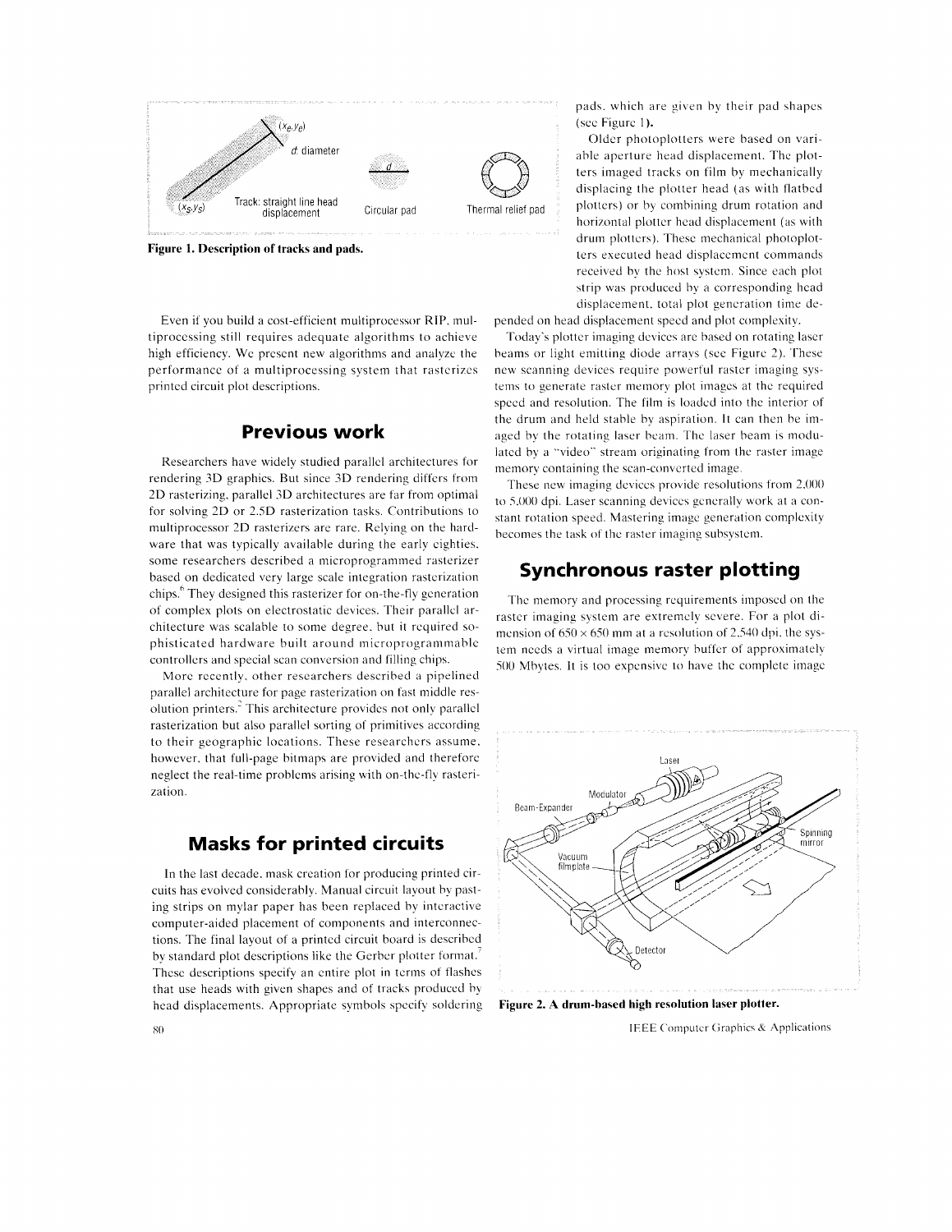frame buffer in dynamic RAM. Alternate solutions include the use of one or several hard disks to store the complete frame buffer or dynamic rasterization of sorted plot segments on alternating band buffers.

For price and performance reasons, we prefer to avoid hooking disks onto the raster imaging system. For most tasks, the system should be powerful enough to generate the raster image band by band in synchronization with the scanning laser plotter. The raster imaging system will incorporate as many processors as needed to scan-convert most plots (for example, 98 percent) in the available time. The system can handle the few remaining ultra-high-density plots by a special preprocessing step that stores intermediate data on the host processor's disk or by a special plotter stop and restart mechanism.

Severe constraints limit a multiprocessor system that must rasterize horizontal bands of a high-density plot in synchronization with a scanning laser plotter. For efficiency, all contributing processors should have approximately the same load. Since graphic plot primitives are not evenly distributed on the plot surface, the size of the horizontal band image partitions (facets) to be processed by individual processors should be proportional to the inverse of their respective load. For this purpose, we propose load prediction algorithms that let the system evaluate the load quickly and determine the optimal facet sizes to be computed within one horizontal band. Since different processors synthesize image facets separately, our rasterization algorithms are required to work coherently across facet boundaries.

#### **General architecture**

A printed circuit plot is essentially composed of tracks and soldering pads. The Gerber plot format describes each plot segment (track) by an exposition head diameter and a head displacement. We can describe each pad by an assembly of superimposed vertically convex shapes (see Figure 1).

To generate image plots in synchronization with laser plotting, the algorithm segments the page map into horizontal bands. Before plotting. the master processor distributes graphic primitives along the horizontal bands to which they contribute. At image generation time, the output subsystem reads each rasterized image band, serializes it, then sends it for laser beam modulation while the RIPs scan-convert the next band.

In preliminary tests, we found that initialization tasks (like scanning the input description, converting the primitives into a binary intermediate form, and sorting the graphic primitives according to their geographic locations) require less processing than the real page-map rasterization tasks-outline expansion, clipping, scan conversion, and filling. Therefore, image generation is the main subject of parallelization. We reject a pipelined solution consisting of separate processors handling sorting operations, outline expansion, clipping, scan conversion, and filling because its parallelization poten-

July 1992



**Figure 3. A six-processor raster imaging system.** 

tial is poor and its speed is limited by the slowest pipeline element.

To design a scalable architecture, we decided to parallelize image generation according to geographic page-map locations. We divided a page map containing 500 Mbytes into numerous horizontal bands. Each horizontal band itself was divided into a given number of facets. All available RIPs can generate one band simultaneously during a given time interval. Alternately, several groups of processors can work on several bands simultaneously. Each RIP generates a part of a horizontal band called a *facet.* 

We based the actual scalable, multiprocessor architecture used for parallel raster plotting on transputers. Each transputer incorporates four communication links. These links allow information to be transferred between the memories of two interconnected transputers at the rate of 1.5 Mbytes per second. Communication links are hooked to direct memory access controllers integrated into the transputer chip. Therefore, the system can exchange data between neighboring processors without requiring processing power. All types of data transfer-such as distributing graphic primitives and collecting raster data-are carried out via intertransputer communication links. These integrated communication features let us design a bus-less, ultracompact multiprocessor RIP.

The multiprocessor rasterization system (see Figure 3) is controlled by a master processor (T800 transputer) communicating with an IBM/PC AT host station. During job initialization, the master processor receives plotting commands from the host system, sorts them according to bands, analyzes the load distribution, and computes optimal facet sizes in each band. When generating the images, the system distributes plotting primitives to the facet processors. Facet pro-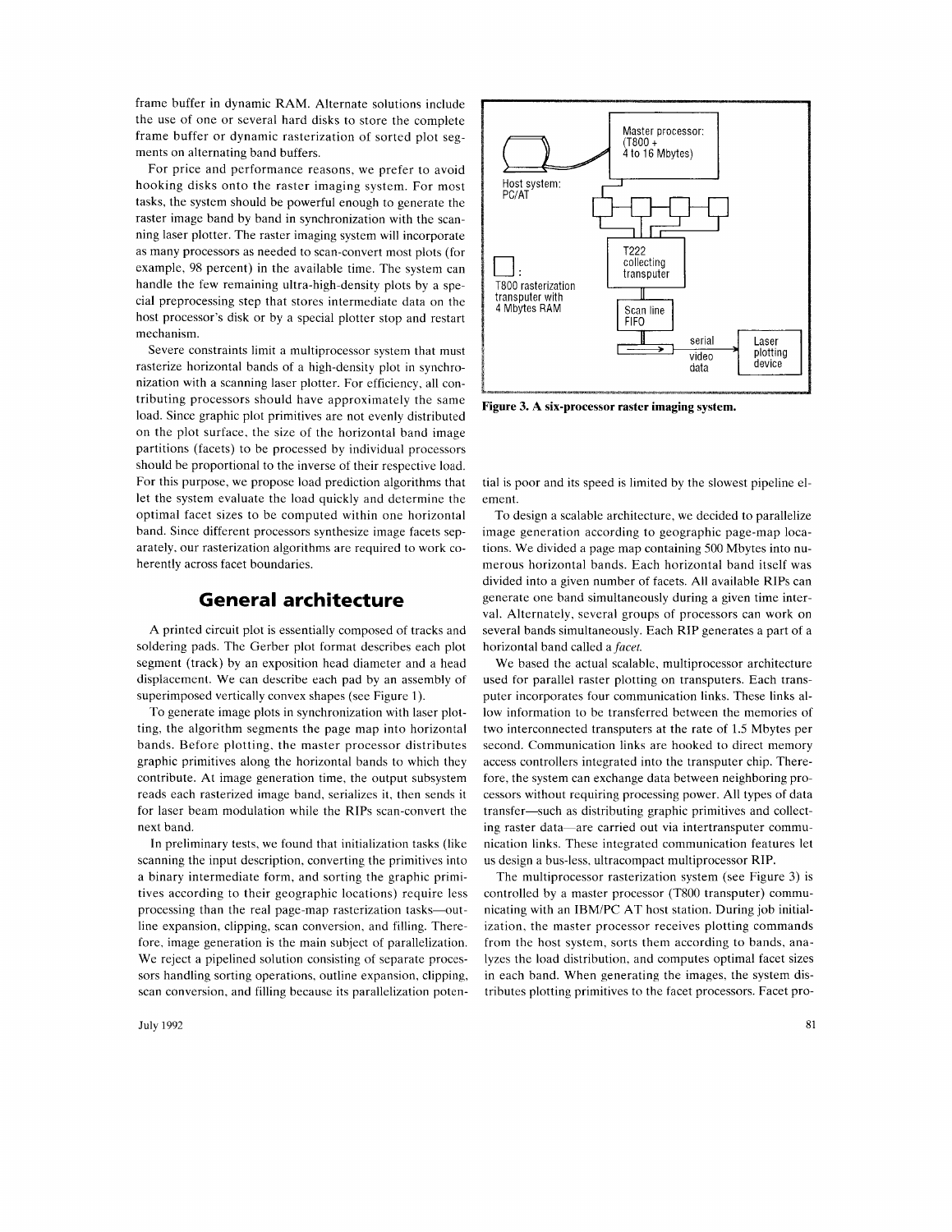

Figure 4. The ordered convex shape description.

cessors work in parallel to simultaneously rasterize the content of one horizontal band. They are responsible for outline expansion, clipping, scan conversion. and filling. The collecting processor receives raster data from each facet processor. stores this data to form complete scan lines. and sends it for laser beam modulation in synchronization with the rotation of the output device. Thanks to fast transputer communication links, the software transmits the raster data to the collecting processor. There is no need to build special hardware for scan-line data extraction and transmission. Therefore. the complete system is under software control. We can change plotter imaging size and resolution without redesigning the hardware.

The master processor must be able to communicate with each of the RIPs as well as with the collecting processor. For this purpose. we developed a communication package that uses dedicated. high-priority tasks running on each processor to provide message passing and routing.

#### **Graphic operations**

The RIP's task consists of outline expansion. clipping along facet boundaries. scan conversion. and filling. For scan conversion and filling. the system translates all graphic primitives into one graphic primitive: the *vertically convex shape.*  This closed shape intersects any horizontal line at only two intersection points. Complicated shapes having holes are created by a succession of black and white vertically convex shapes.

To obtain the track plot outline. the algorithm computes an outline description from a given exposition head diameter and a head displacement. A straight line displacement produces an outline description that is a convex shape. A circular head displacement does not produce a convex shape. but segmenting it into several head displacements delimited by quadrants gives vertically convex shapes. Pads are produced

by a succession of superimposed black and white convex shapes.

For fast scan conversion and filling. the system segments each convex shape outline description into a *left wall* and a *right wall.*<sup>8</sup> These walls describe the two contour parts between the shape's minima and maxima (see Figure 4).

To achieve separate rasterization of facets by different processors. segmenting continuous shapes into pieces and filling each one separately must have no effect on the resulting discrete shape. Filling any partition of the original shape separately generates discrete partitions that can be assembled to form exactly the same discrete shape as the one that would have been generated by filling the original continuous shape (partitioning criterion). Vertical incremental scan conmented shapes (see Figure 5).



Figure 5. Clipping, filling, and reassembling a shape generated by several facet processors.

For a one-pass interior fill. we need to cross all scan lines, from the lowest to the highest. At each scan line we must compute incrementally<sup>10</sup> the intersection with all shape contour parts (complexity is linear to the shape perimeter projected on *they* axis).

We already segmented each vertically convex shape outline into one left and one right wall. Since the system knows the number of intersections with horizontal scan lines. the algorithm allocates memory to each wall for storing all intersection points.

Figure 6 describes the relative processing times for facet generation of normal and high-complexity plots. For these performance figures, facet size is set at  $2,048 \times 2,048$  pixels. which at the given resolution of 100 dots per mm corresponds to a plot facet dimension of  $20.48 \times 20.48$  mm. The raster image memory space required by this facet size is 500 Khytes. We measured processing times on one T800 20-MHz transputer.

Thanks to the transputer's internal floating-point unit. shape outline expansion and clipping take only a small frac-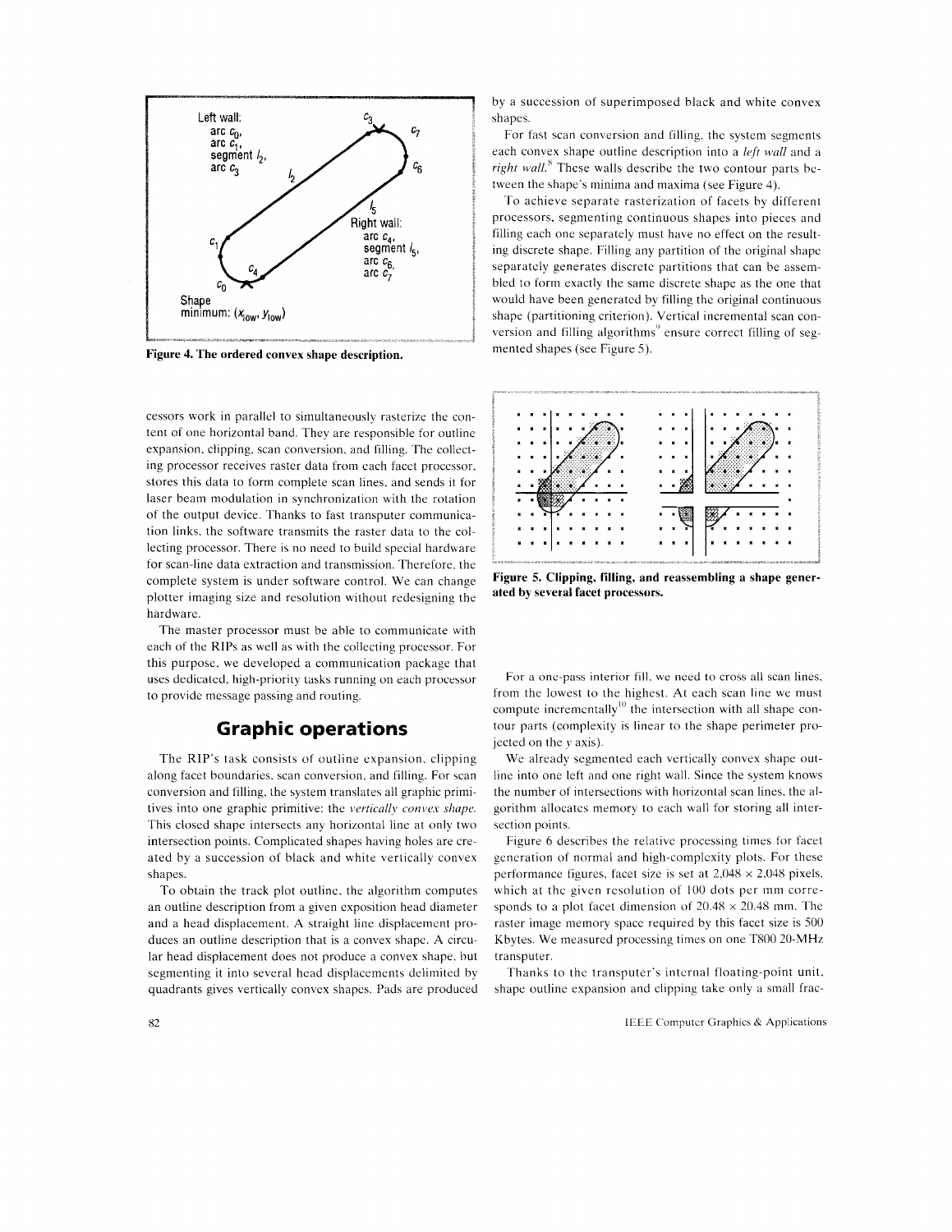tion (less than 17 percent) of overall facet generation time. Therefore, we can adapt facet size to available memory, number of transputers, and plot size. Decreasing facet size will not produce large overheads, even if the number of clipping operations increases linearly with decreasing facet areas.

# **Load prediction**

Because of the real-time constraints induced by on-the-fly rasterization of image bands in synchronization with the plotting engine, we must segment each band into several facets, each handled by a separate processor. The distribution of graphic primitives along one band will not be uniform. Image borders have a lower plot density than the center part of the image. Therefore, if we assigned a uniform facet size to each contributing processor, we'd get an unfavorable load balance (see Figure 7).

Since plotting systems generally have several speed settings, we should choose the laser imaging speed according to the worst-case plotting load facet. To maintain high efficiency despite uneven load distribution and still be able to choose the correct laser imaging speed, our accurate load prediction algorithm estimates the rasterization speed of all supported graphic primitives.

Load prediction for rasterizing operations is based on the complexity analysis of shape clipping, scan conversion, and filling. The number of clipping steps is proportional to the size of the considered graphic primitive's bounding box. Scan conversion is proportional to the projection of the shape



**Figure 7. Unbalanced processing load resulting from uniform facet size.** 

| <b>Procedures</b>                   | Normal plot                 | <b>High-density plot</b> |
|-------------------------------------|-----------------------------|--------------------------|
| Number of primitives                | 46                          | 2,991                    |
| Plot outline expansion and clipping | $18 \text{ ms}$             | $1,502$ ms               |
| Scan conversion of plot outlines    | $201 \text{ ms}$            | 4,342 ms                 |
| Filling                             | $250 \text{ ms}$            | 2,556 ms                 |
| Facet generation time               | $529$ ms                    | 9,348 ms                 |
|                                     | Facet of<br>high-complexity |                          |

**ing of a normal and of a high-density plot.** 

perimeter onto the vertical axis. Filling is proportional to the vertically projected shape perimeter and square to the filling surface. Every clipping, scan conversion, and filling operation requires some constant time for initialization and access to the data structure. Based on this general complexity analysis, we can set up formulas for estimating plot generation time for circular flashes and for vertical, horizontal, diagonal, and circular head displacements. To compute the different parameters used for performance estimation, we measured primitive generation time on a 20-MHz T800 transputer in terms of their free variables (diameter, height, length, angle). These measurements let us compute the unknown estimation

> parameters using the least-mean-square-error method (shown in Figure 8). For estimation purposes, we can consider the shape of a diagonal track to be made up of two half flashes and one rectangle (again see Figure 8).

Given the load estimations for each graphic primitive, we can establish a load distribution profile for each band. To do this, we divide each horizontal band into 100 vertical slices. We distribute the load of each graphic primitive among the slices it covers. Each slice therefore accumulates its share of the total load. This produces a load profile for the whole plot. Load distribution among contributing bands is mostly based on bounding-box computations (see Figure 9).

Within one horizontal band, we use rough approximations to distribute the load of a graphic primitive among slices. For the load distribution of round flashes and vertical and horizontal

July 1992 83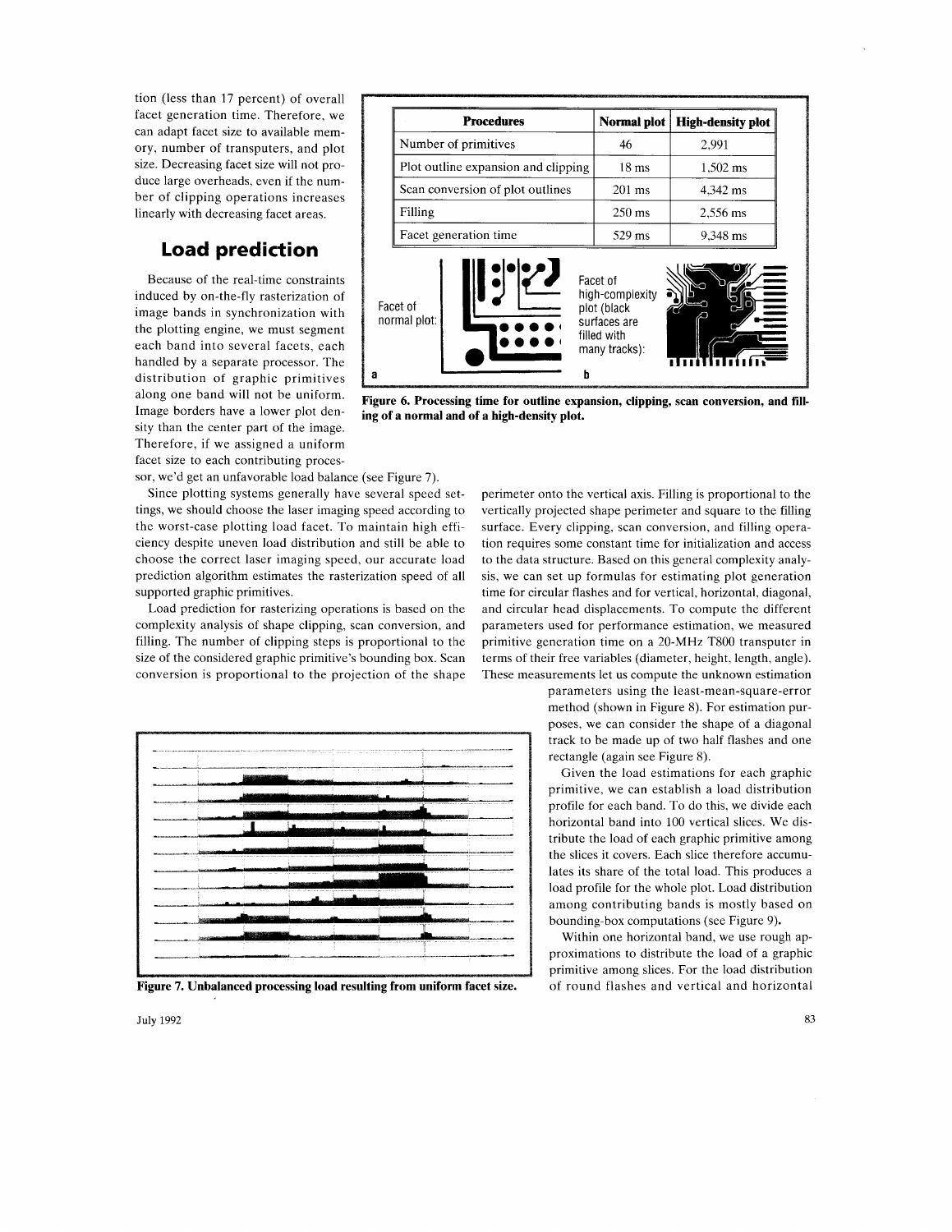

**Figure 8. The least-mean-square-error method of computing unknown estimation parameters. (a) Estimated processing time for a circular flash; (b) estimated processing time for a diagonally oriented rectangle; and (c) estimated processing time for a circular plot displacement.** 

tracks, we divide the dynamic load proportionally to the horizontal bounding-box coverage of individual slices. The algorithm distributes the dynamic load of a diagonal track among its closest intersecting slices (see Figure 10). The static load given by a constant mainly represents data structure initialization and access time. We must add this constant to the load of each potential facet. Therefore, for a primitive likely to intersect two facets, the algorithm multiplies the constant by two and distributes it among intersecting load slices.

The exact computation of each load slice need not be precise, although the sum of the loads of neighboring slices should reflect the real load with a maximum deviation of 10 percent. Figure 7 shows the load distribution among a complete plot. Its deviation from measured performance figures is less than 10 percent.

By integrating the load profile of each band. you can compute the band having the worst -case load. You can then use this worst-case load to set up the plotter engine's speed or. if possible. to program the plotter to stop and restart the plotting engine. The load profile also provides the information needed to compute the facet sizes in each band.

# **Computing facet size**

Let's assume that we assigned  $k$  processors to work one band simultaneously. We should then subdivide this band **Figure 10. Load distribution among slices.** 



**Figure 9. Load distribution among bands in proportion to bounding box coverage.** 

into *k* facets in such a way that all facets have approximately the same load. Facet width can vary within a range given by the available memory space, the band height, and the number of facets per band. Because memory size on each processor is fixed, we can only expand facet width at the cost of a reduction in band height. Reducing the number of scan lines per horizontal band entails more clipping and initialization overhead for the rasterization of graphic primitives. Therefore, we must optimize the maximal facet width given by the *facet extension factor*. The graph in Figure 11 shows how increasing band height speeds up rasterization by allocating more memory to the rasterization processors.

We can deduce that by increasing available memory size from 350 Kbytes per facet (that is. I Mbyte per transputer) to 700 Kbytcs per facet (2 Mbytes per transputer), we improve rasterization speed by 30 percent. Further, doubling memory size to 1.4 Mbyte per facet means just an additional 10 percent improvement in rasterization time. This graph also shows that if available memory permits a maximal facet size of 700 Kbytes. you should define the size of the smallest facet as greater than 500 Kbytes. This gives you a facet extension factor of 1.4. which limits performance degradation by 10 percent because of reduced band height. If we compensate for uneven horizontal load distribution with facet sizes that can vary up to 140 percent. we can achieve performance improvements of close to 100 percent (see Figure 12).

To compute optimal facet size restricted by a given *facet extension factor,* we can't simply integrate the load distribution profile. For a *k* processor system. with *k* being a power of two, the following recursive algorithm produces optimal facet sizes that will not be larger than the standard facet size

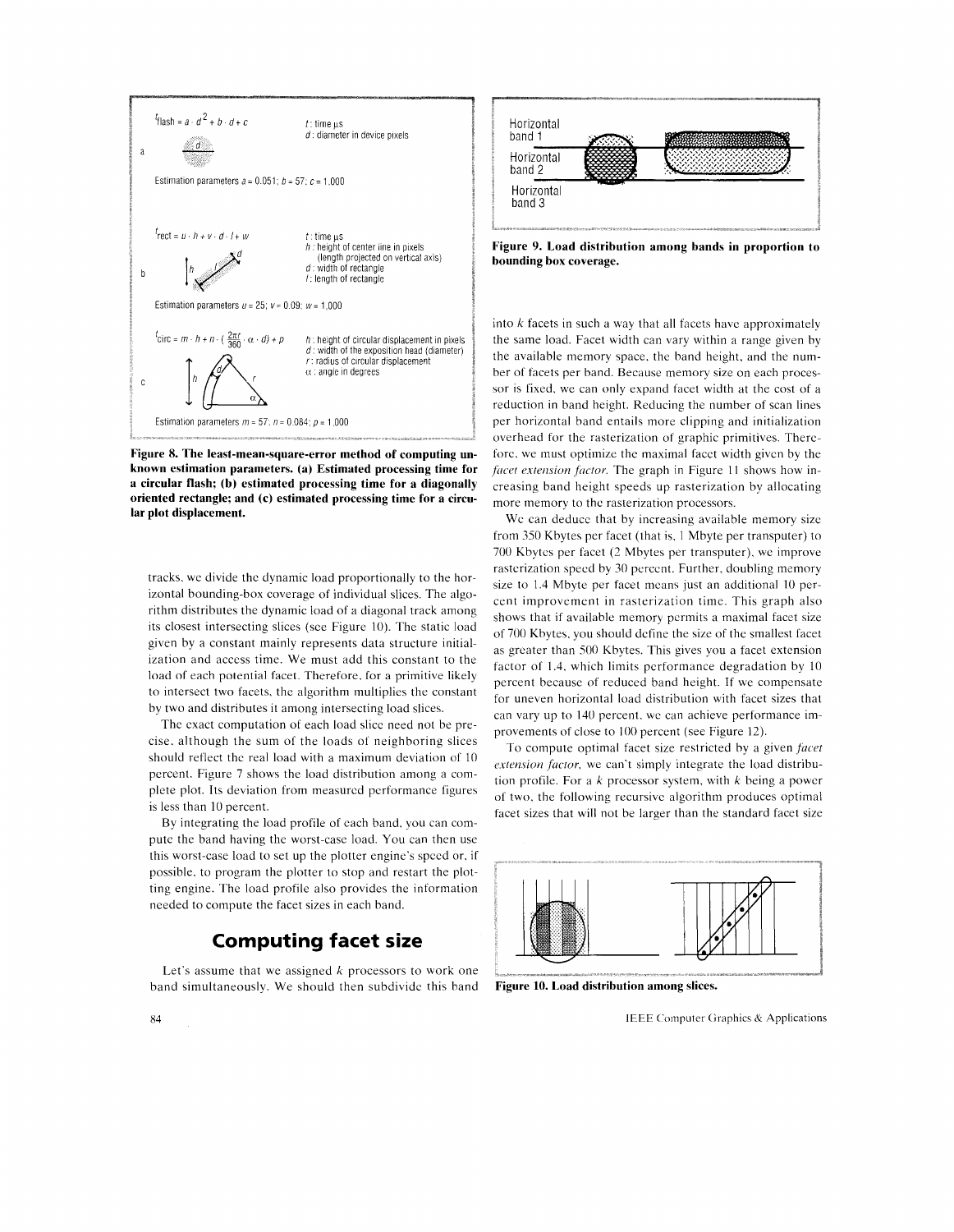

**Figure 11. Performance improvements for different memory**  sizes.

multiplied by the facet extension factor. The algorithm subdivides the current load interval recursively into two equally loaded new load intervals by integrating the corresponding load distribution profiles. The algorithm then distributes each new interval among half the number of processors that were available for the previous load interval. In keeping with the given facet extension factor, the load distribution program must ensure that the new load intervals are smaller than the number of available processors multiplied by the facet extension factor. To fulfill this condition, you might need to displace the border between the two new load intervals as required.

We must slightly modify the algorithm to accommodate *k* processors where *k* is not a power of two. To do this, we subdivide the current load interval into two new load intervals; we distribute the loads in proportion to their associated number of processors. Again, we might have to displace the border between the two new load intervals to ensure that the new load intervals are smaller than the number of available processors multiplied by the facet extension factor.

For the high-density plot partially shown at the top of page 79, we computed load distribution and optimal facet sizes for eight RIPs, each equipped with 4 Mbytes of RAM. The plot size is  $345 \times 490$  mm, and resolution is 2,540 dpi. This plot includes 90,932 graphic primitives. We divided the plot area into 25 bands, each having 1,985 scan lines. We divided the available 4 Mbytes of RAM into a program and data area of **Figure 13. Load distributions, facet** sizes, **and facet loads.** 



**Figure 12. Performance improvements for different facet** ex**tension factors.** 

400 Kbytes and into two facet buffers, each having a maximum size of 1.8 Mbytes. Because of the large amount of available memory, we chose a facet extension factor of 2.15. Figure 13 shows the load distribution superimposed with estimated facet sizes and loads (the upper 12 bands). The maximum facet load (vertical axis within one band) corresponds to a facet generation time of 4.5 seconds.

Load estimation and optimal facet size computation ensures an even horizontal load distribution between rasterizing processors. But because of different load profiles in different bands, there is still room for load balancing between vertical bands.



**July 1992**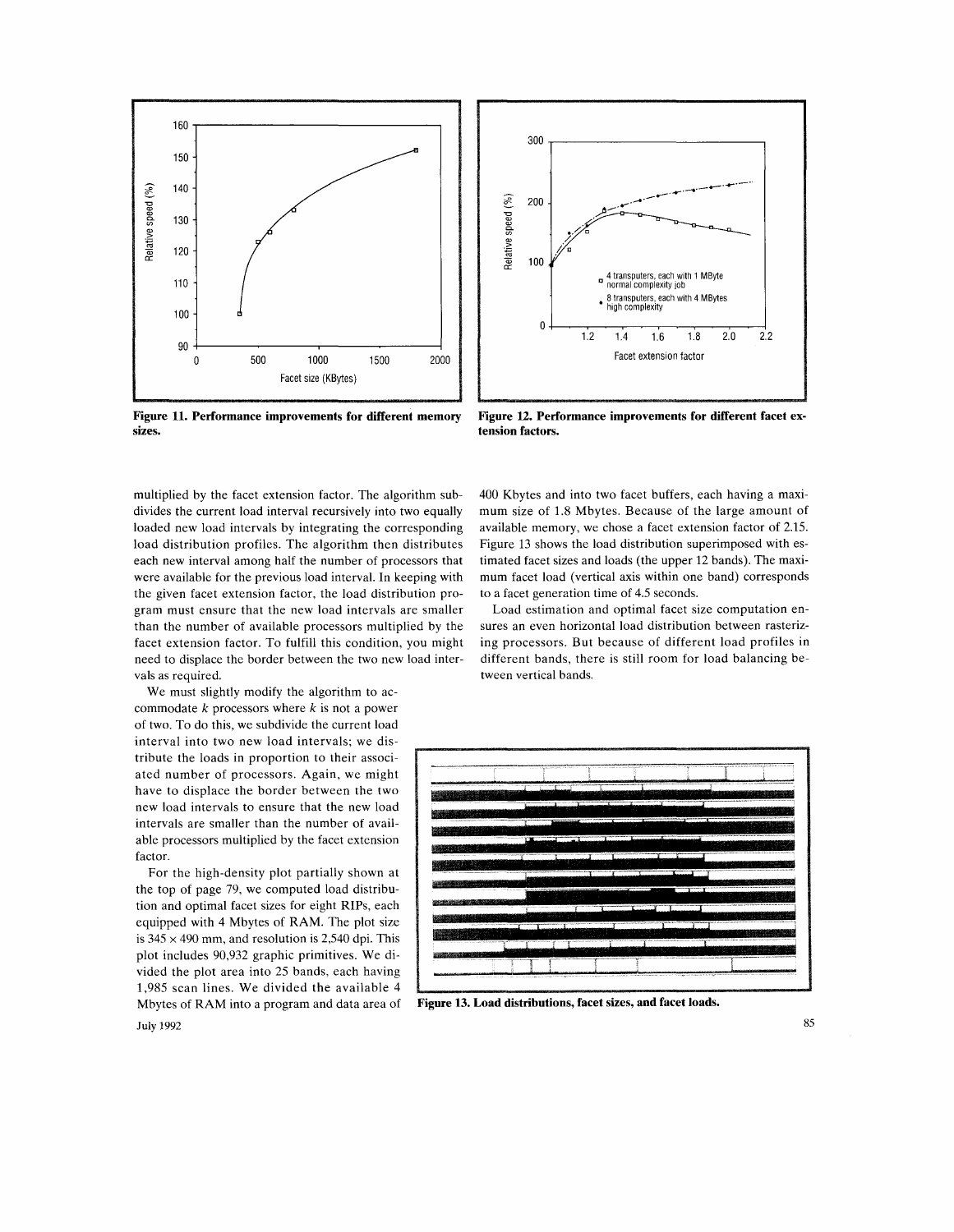

**Figure 14. A high bandwidth parallel rasterization system.** 

### **Performance analysis**

We implemented this multiprocessor architecture for raster imaging of printed circuit layouts in two versions: one with four rasterization transputers and the other with eight. To obtain a high bandwidth between the rasterization processors and the plotting engine. we placed all eight rastcrization processors in one horizontal band. We expanded the collecting device to incorporate two collecting transputers that jointly provide eight communication links and have a common output FIFO for assembling scan-line parts and generating the full video data stream. The eight communication links offer a maximum throughput of 12 Mbytes per second. enough to expand the effective plotting size and double the plotter's resolution (see Figure 14).

We can further increase the number of processors by having multiple transputer rows work on different bands simultaneously. To collect rasterized scan-line data in a multiplerow transputer system, the system must either store and forward data through intermediate transputers or multiplex communication links with a programmable crossbar switch.<sup>11</sup>

If a full page map or ultrafast mass storage device were available, there would be no synchronization constraints on the rasterization processors. and plot generation speed would increase linearly with the increase of the number of rasterization processors. In that case. the only limiting factor would be the data throughput from the parallel rasterization processor's main memory to the raster data collecting device.

Since today's technology does not provide enough memory density or ultrafast disks for storing the full page map. several rasterization processors must work on the same band simultaneously. Therefore, we test the system's performance assuming that all rasterizing processors contribute toward generating one horizontal page band at a time. We also assume that we can set the laser plotter rotation speed before starting the job and that it will remain constant during job execution. We analyze the rasterization performance that can be obtained by synchronous, parallel, horizontal page-map band generation. We carried out representative tests on representative plots of various complexity. We based our performance tests on configurations with four or eight rasterization processors. each one having 1 or 4 Mbytes of main memory.

We derive the maximum rotation speed directly from the most loaded facet size. The graph on Figure 15 shows maximal rotation speed versus plot complexity given by the Gerber file size.

These tests show that memory size is almost as important as the number

of available processing units. Increasing the number of RIPs from four to eight has little or no effect if total available memory is reduced by half. But, if you double the number of RIPs and increase total memory space in the same proportion. speed increases twofold.

Current laser plotting devices rotate at speeds between 3,000 and 18,000 rpm. A high-performance laser plotter rotating at 12.000 rpm can produce a 64.000 pixel by 64.000 scan-line plot in about five minutes. In Figure 15, the mea-



Figure 15. Rasterization speed for different plot complexities.